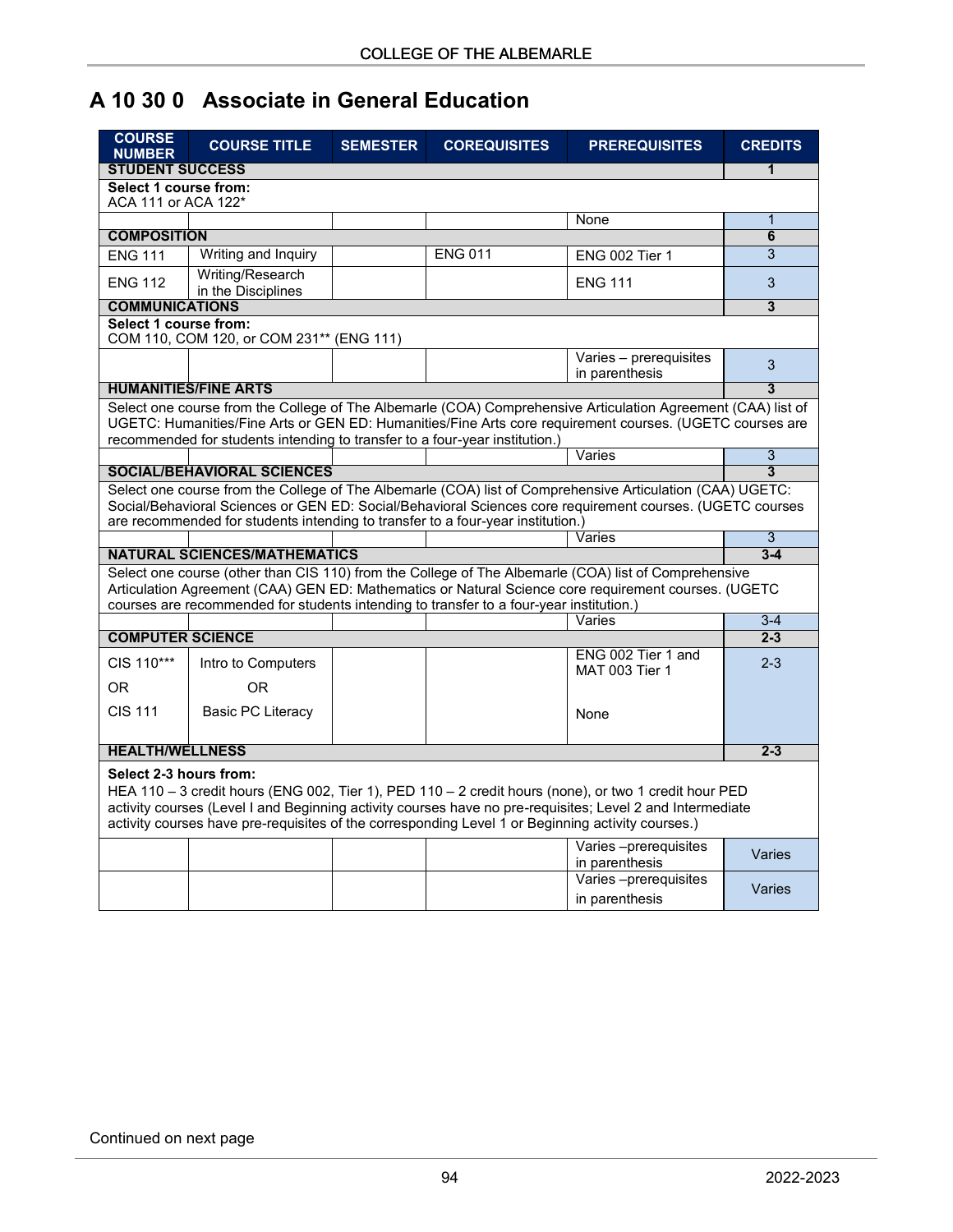## **A 10 30 0 Associate in General Education**

| <b>ELECTIVES</b>                                                                                                                                                                                                                                                                                                                                                                                                                                                                                                                                                                                                                                                                           | $38-42$ |
|--------------------------------------------------------------------------------------------------------------------------------------------------------------------------------------------------------------------------------------------------------------------------------------------------------------------------------------------------------------------------------------------------------------------------------------------------------------------------------------------------------------------------------------------------------------------------------------------------------------------------------------------------------------------------------------------|---------|
| Select 38-42 additional hours from general education and professional courses numbered 110 or above<br>which are in the College of The Albemarle (COA) list of North Carolina Community College Combined<br>Course Library (CCL) courses. (Number of elective hours needed is based upon course choice made in the<br>natural sciences/mathematics area and in the health/wellness choices.) For a complete list of CCL courses<br>accepted by the NC Community College System, see www.nccommunitycolleges.edu/academic-<br>programs/combined-course-library<br>A maximum of 7 semester hours in health, physical education, college orientation, and/or study skills may be<br>included. |         |
| Selected topics or seminar courses may be included in a program of study up to a maximum of three semester<br>hours credit.                                                                                                                                                                                                                                                                                                                                                                                                                                                                                                                                                                |         |

**TOTAL SEMESTER HOURS REQUIRED FOR ASSOCIATE DEGREE 64-65**

**\*** ACA 122 is recommended for students intending to transfer to a four-year institution

\*\* COM 231 is recommended for students intending to transfer to a four-year institution.

**\*\*\*** CIS 110 is recommended for students intending to transfer to a four-year institution. This requirement is used to demonstrate computer literacy to meet institutional core competencies. Students may also demonstrate this proficiency via high school articulated credit, course substitution, or credit by exam (CBE). Students requesting CBE must provide substantial reason(s) why they are qualified to sit for the exam. If computer literacy proficiency is demonstrated in a manner which does not result in degree credit, 3 credit hours of General Education electives from the CAA list must be taken in place of computer elective.